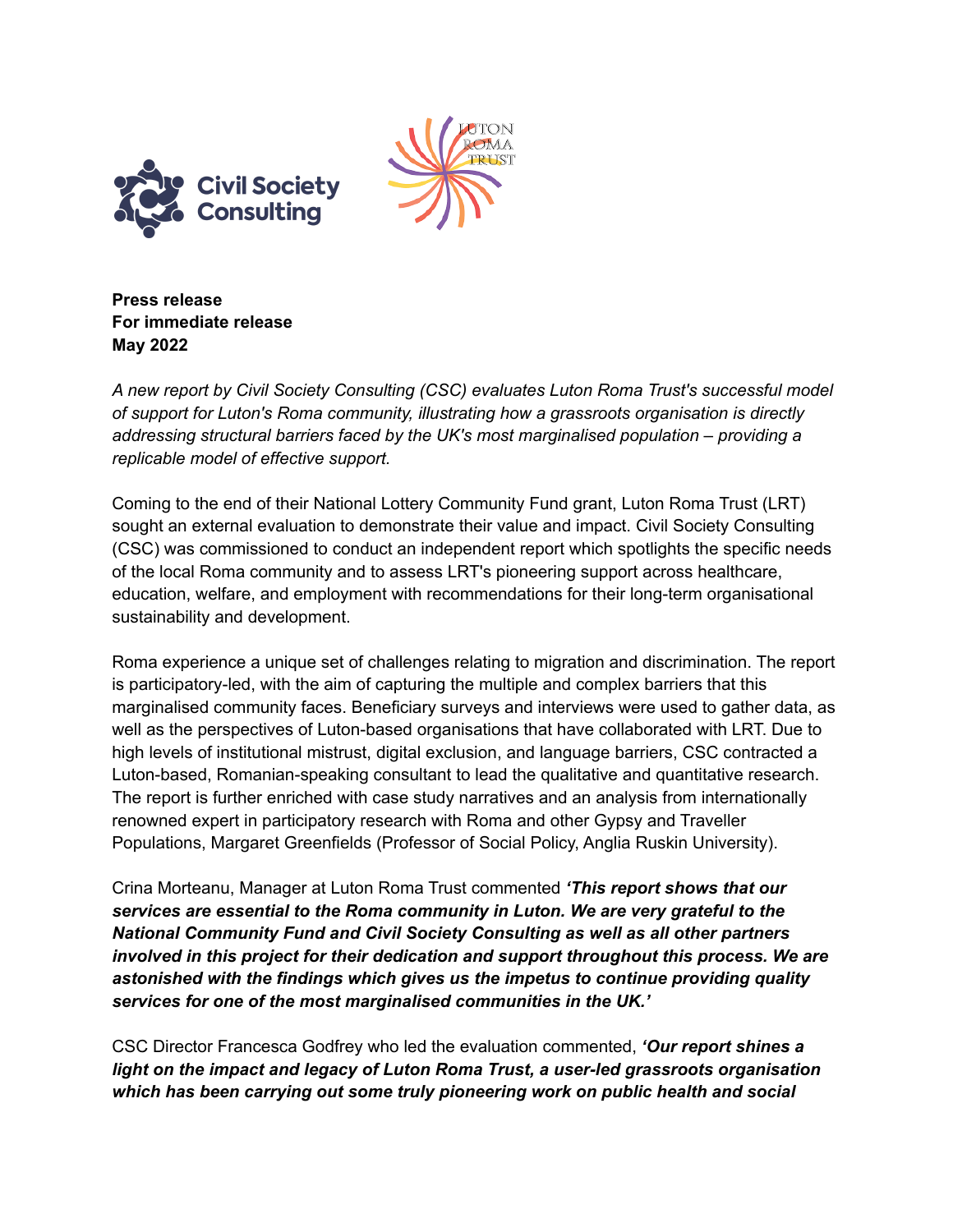*integration in the Luton Roma community, and draws attention to the need for mainstream policy mechanisms to fortify progress 'on the ground'. The project signifies the importance of community engagement with marginalised GRT communities, as it enables the community to be included in decision making and it allows their views, opinions to be heard and amplified.'*

Professor Margaret Greenfields added *"This report strongly underlines both the critical importance of having grass-roots, community-led organisations who work to support Roma migrants, and simultaneously the level of disconnect from services, lack of access to mainstream sources of knowledge and reliance on personal networks which often occurs for Roma people who are building a new life after migration. The findings clearly flag up areas for further development, the remarkable work already undertaken, and the level of added value to both the local Roma community and service providers of having Luton Roma Trust operating in the local area".*

## **Key Findings:**

The report showcases LRT's ability to assist the Roma community in a multitude of areas, including health, employment, statutory entitlements, wellbeing, and integration into UK society:

- LRT's capacity to represent the Roma population in Luton, empowering their identities and enabling a greater sense of belonging in the UK, yielded remarkable results; **100% of participants reported greater contact with outside communities after receiving support from LRT;**
- Participants praised the quality of services, reporting improvements to mental health and increased accessibility to the UK job market; **100% of survey respondents reporting that they are 'very likely' or 'likely' to recommend LRT to other members of the community;**
- LRT's language services, as well as their ability to address specific and complex issues relating to work, education, housing, and healthcare, were found to be highly valued;
- There was substantial evidence of the LRT's value to older respondents, as well as data indicating women were more likely than males to report social isolation and loneliness;
- One of LRT's main goals is to help Roma become independent/self-sufficient; the organisation has made excellent progress in this regard, but there is still more work to do;
- Consistently, participants agree that LRT is the reason for their continued residence in Luton.

The survey results generated insights into the intersecting challenges that the Roma population faces, which are indicative of prevalent issues across the UK.

Key findings include: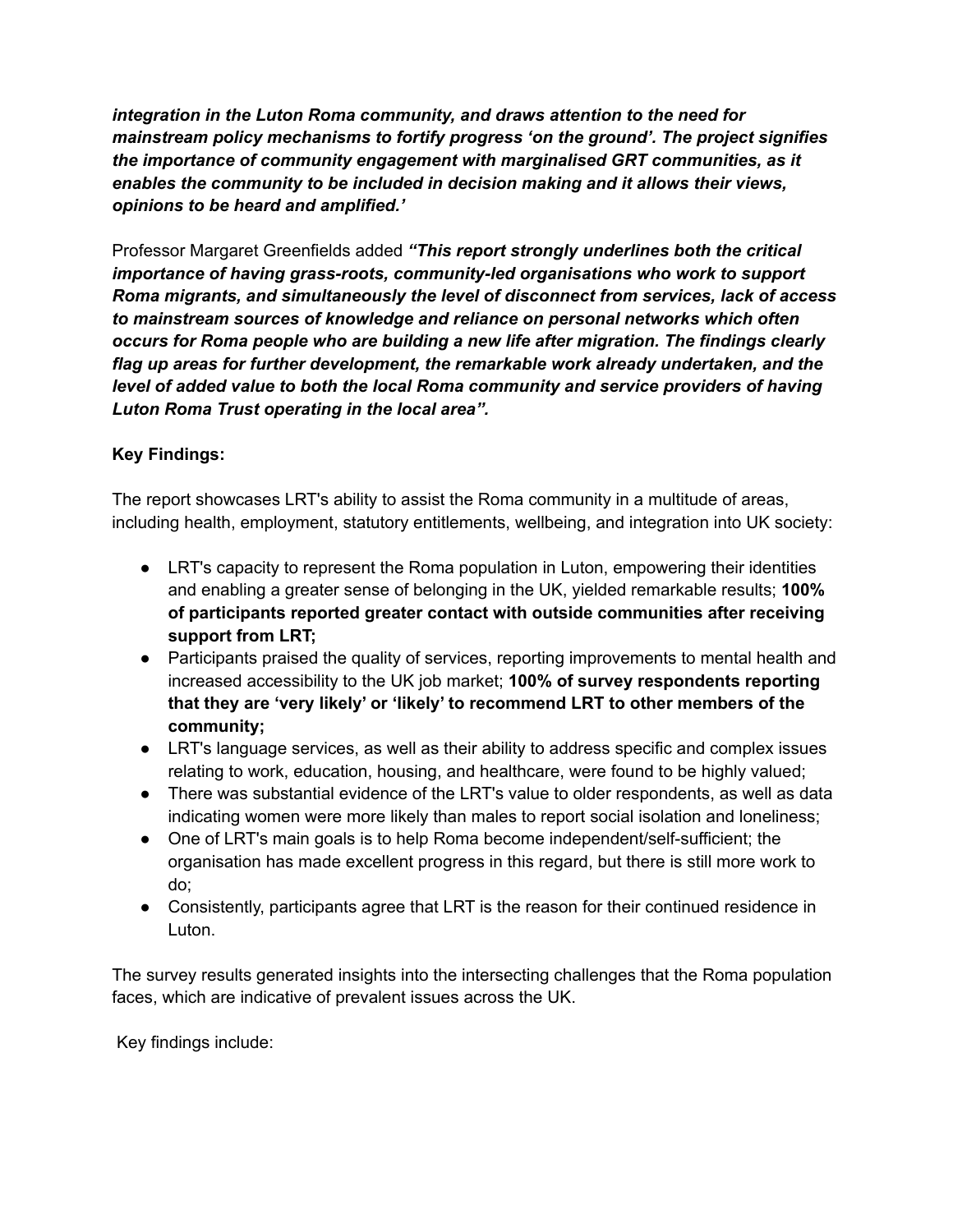- Structural racism as the most pressing issue impacting Roma integration and empowerment;
- Other prevalent systemic disadvantages were difficulty accessing local public services and government assistance, housing problems, and social isolation;
- Low educational attainment was another compounding factor impacting social inclusion: with **only 15% of respondents reporting their level of English to be 'very good'**;
- The reality of mistrust of authority and barriers to access to healthcare on Covid-19 vaccination uptake were evidenced by the fact that **96% of the participants reported they were unvaccinated**, following trends found across Europe in relation to Roma communities' access to health.

## **Recommendations:**

CSC and Professor Greenfields worked together to develop a series of recommendations based on an analysis of the survey data, case studies derived from interviews, and community perspectives. These recommendations will support LRT to tailor their programmes to the community's needs and develop organisational capacity and partnership working.

- The report honed in on key areas for LRT to focus on and develop programmes around, including the impact of discrimination, gender/age disparities, and vaccination advocacy;
- Increasing the volume of English language classes, which is considered fundamental to integration, and developing English programmes that provide beneficiaries with the language tools to communicate with English-speaking service providers;
- Beneficiaries and other stakeholders identified room for development in leveraging cooperation with connector services, local commissioning groups, and authorities, citing LRT's potential in co-producing immigration advice and integration initiatives;
- There is a need for a shift in organisation strategy to strengthen LRT's sustainability, and focus on long-term community development rather than crisis fighting;

In partnership with statutory agencies, **Luton Roma Trust** helps the local Roma community, many of whom have migrated to the UK in recent years, to establish their lives in Luton and integrate holistically into life in the UK. With lived experience as its heart, the organisation works with the community delivering three pillars of support: empowering the Roma community in Luton, advocating for the Roma community in Luton, and developing a sense of cultural identity.

**Civil Society Consulting CIC (CSC)** is a not-for-profit with a mission to strengthen the social sector by providing high quality and people-oriented consultancy to civil society organisations, at a not-for-profit price. CSC aims to empower grassroots social action leaders from ethnically diverse backgrounds and their organisations to best cater for the communities they know and care about.

Professor **Margaret Greenfields (Anglia Ruskin University)** has over 30 years' experience of working with Gypsy, Traveller and Roma communities. She was an advisory partner on this evaluation project, lending her expertise to advise the process and research methods from an